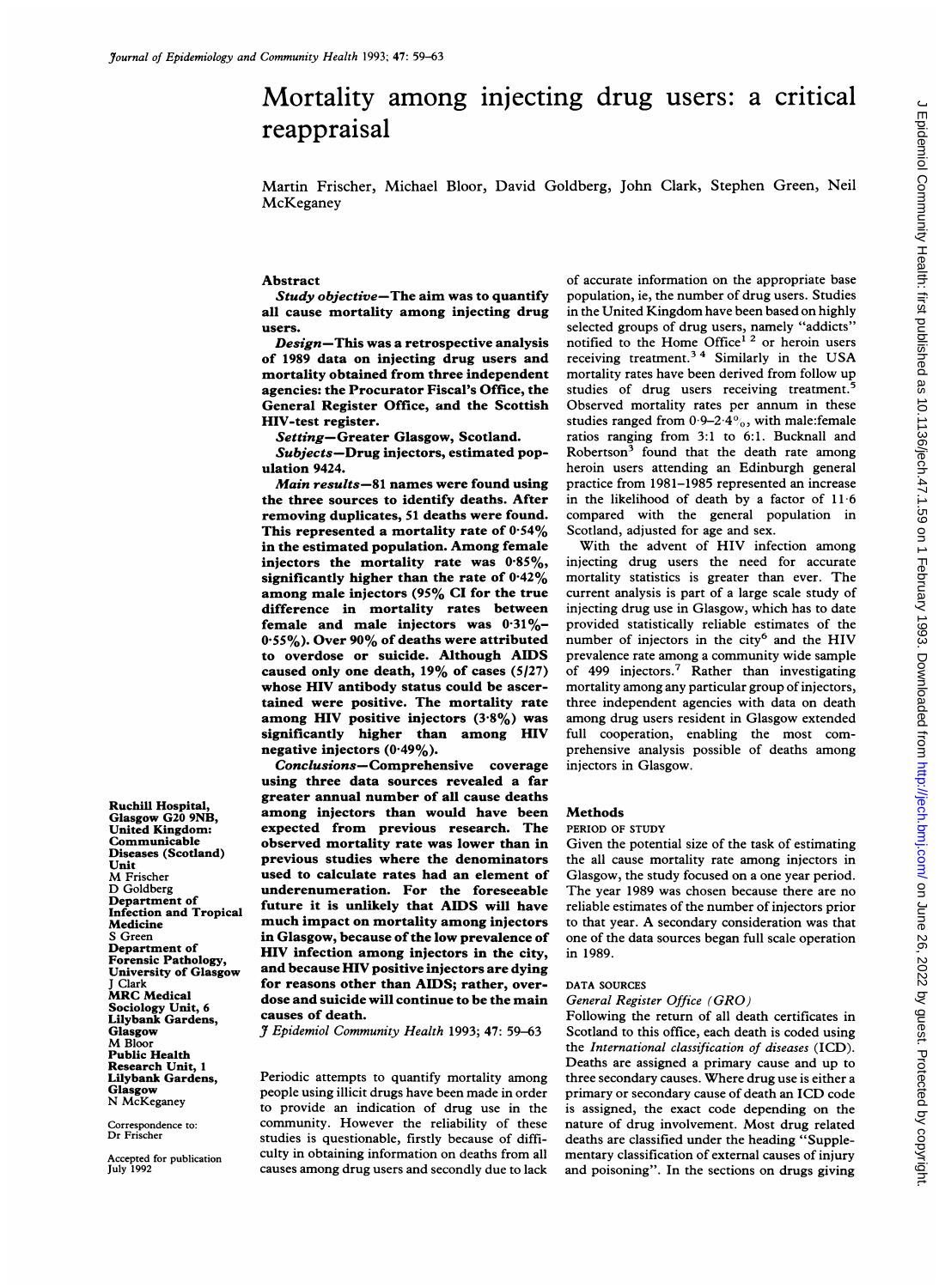rise to poisoning and other adverse effects, deaths are classified as being either accidental, suicidal, or undetermined. Other possible codes for drug related deaths are those relating to drug dependence. From the ICD codes it is not possible to ascertain whether a person was an injecting drug user, nor is it possible to determine the number of deaths of injectors who died from causes not involving drugs. Another limitation of the ICD classification relates to the wide range of drugs assigned to each code, eg, the code E950-0 corresponds to suicide involving analgesics, antipyretics and antirheumatics. Included in this category are drugs as diverse as heroin and paracetamol. In spite of these limitations, the GRO is the most comprehensive source of information on drug related deaths.

# Scottish HIV-test register

This register was inaugurated in 1989 by the Communicable Diseases (Scotland) Unit, in conjunction with all microbiologists responsible for HIV antibody testing, and records details of all people having an HIV test in Scotland.<sup>8</sup> (Prior to 1989 only details of HIV positive cases were available.) For each person tested, information on risk category is recorded, including whether the person is or was an injector. Information on date and circumstance of death is also recorded for tests requested by pathologists performing necropsy examinations.

# Procurator Fiscal's Office: Sudden Deaths Unit  $(PFO)$

Any sudden death of a person without <sup>a</sup> documented history of chronic illness is reported to this office which then obtains copies of the police report on the circumstances surrounding the death and the subsequent necropsy report. In view of the large number of reported sudden deaths among people aged over 40 years, the search was restricted to people aged 40 and under, among whom sudden death is less prevalent and injecting drug use more common. From examination of the police and necropsy reports it was possible to distinguish between deaths of injecting and non-injecting drug users. Only the former, including both those dying directly from drug intoxication and those dying for other reasons (not necessarily related to drug use), were included in the analysis.

#### PROCEDURE

To estimate the mortality rate of injectors in Glasgow each data source was asked to supply limited identifier information to enable cross matching of cases among the different agencies. Assurance was given that strict anonymity and confidentiality would be maintained. Four types of identifiers were sought: (1) date of birth, (2) sex, (3) initials, (4) first part of postcode. At the

Table I Sources of information on deaths in Glasgow, 1989.

|                                |    | Male |      | Female |       | Age (years) |           |        |
|--------------------------------|----|------|------|--------|-------|-------------|-----------|--------|
| Source                         | n  | n    | %    | n      | $\%$  | Mean        | Range     | $HIV+$ |
| Procurator Fiscal's Office     | 24 | 13   | (54) | 11     | (467) | 27.1        | $21 - 35$ | 4      |
| <b>General Register Office</b> | 32 | 16   | (50) | 16     | (50)  | 27.4        | 17-39     | na     |
| HIV register                   | 25 | 17   | (68) | 8      | (32)  | $27-7$      | $17 - 43$ | 3      |
| Unique cases                   | 51 | 29   | (57) | 22     | (43)  | 27.2        | $17 - 43$ | 5      |

na = not available.

PFO, <sup>a</sup> manual search was made through the necropsy and police reports, looking for any indication that the person was an injecting drug user, irrespective of the cause of death. Details of any relevant cases were recorded. Data from the other two sources were obtained in the form of computer printouts.

### ANALYSIS

Planned comparisons of mortality rates for male injectors <sup>v</sup> female injectors, HIV positive injectors  $v$  HIV negative injectors, male injectors  $v$  male general population, and female injectors  $v$ female general population were made using the test recommended by Fleiss<sup>9</sup> for assessing differences in proportions from two populations. The results of this test are described by the  $z<sup>2</sup>$  statistic which is distributed as  $\chi^2$  with one degree of freedom.

#### Results

RELATIONSHIP BETWEEN SOURCES

Information was obtained on a total of 94 deaths; 24 from the PFO, 25 from the HIV-register, and 45 from the GRO. Cross matching of these cases revealed <sup>a</sup> high proportion of the GRO group (28/45) who did not appear in the other sources. Of  $t^n$  e 28 cases, 13 (46%) were aged over 40 years and therefore could not overlap with the PFO data which contained only cases aged 40 or under. While this group of cases may have included the occasional injector, it seems prudent to err on the side of caution and exclude these 13 cases from the analysis since they were probably straightforward suicidal drug overdoses. On the other hand the probability that the remaining 15 cases aged under 40 years were injectors is supported by the fact that 96% of "problem" drug users seen by treatment agencies in Glasgow in 1989 were aged 40 or under,<sup>10</sup> and that among this group of drug users over <sup>90</sup>% were injectors. Furthermore it has also been reported that in addition to heroin, other drugs, particularly temazepam and buprenorphine, are widely injected in Glasgow.<sup>11</sup> In view of these indicators it seems reasonable to suggest that, unless there is evidence to the contrary, young people dying of drug overdoses in 1989 were likely to have been injectors. The figure shows the results of the cross matching analysis of



Figure Recorded deaths among injecting drug users in Glasgow during 1989.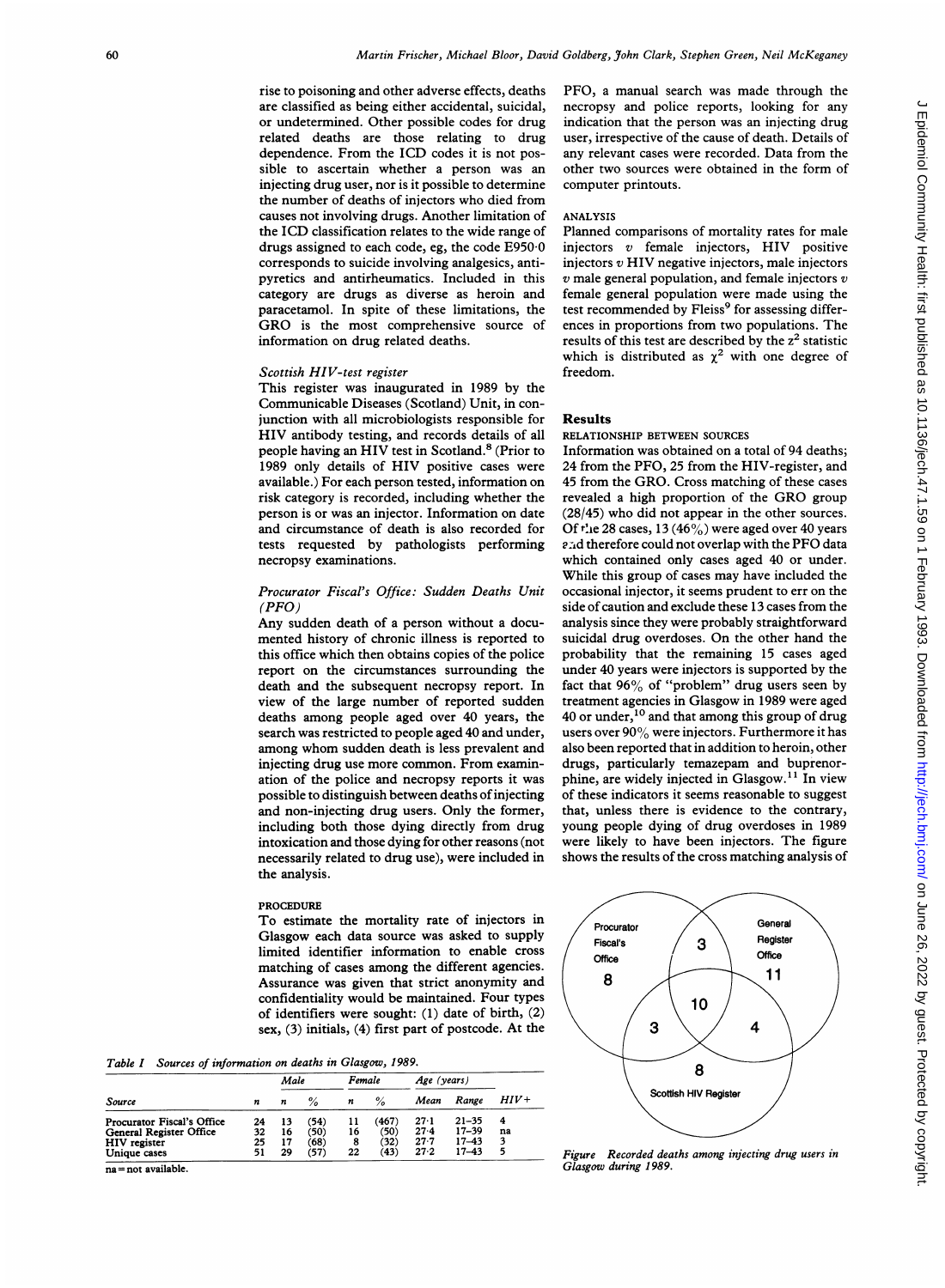the 81 cases included in the study. Ten cases were recorded by all three sources, 10 by two sources, and the remaining 31 were recorded by one source. Thus the 81 cases recorded by the three sources represent 51 individuals.

# AGE AND SEX COMPOSITION OF SAMPLES

There were no significant differences between the samples in terms of age  $(F = 0.07)$ , between groups df = 2, within groups df = 48,  $p = 0.75$  or sex  $(\chi^2 = 1.28, df = 2, p = 0.52)$ . The mean age of injectors who died in 1989 was 27 years and 43% were female (table I).

# COMPARISON OF MORTALITY RATES BETWEEN INJECTORS AND THE GENERAL POPULATION

In order to estimate the mortality rate among injectors it is necessary to relate the number of deaths (numerator) to the number of injectors (denominator). The latter information is available from <sup>a</sup> recently completed study. The methodology, described in detail elsewhere,<sup>6</sup> involved using log-linear analysis to estimate the number of injectors, unknown to drug treatment agencies, the police, or the Scottish HIV-test register in Glasgow for 1989. The resultant median number of estimated injectors broken down by age and gender is shown in the first column of table II. While the top age band (35-55 years) is not ideal for the current analysis, in view of the fact that deaths over 40 years of age were not analysed for two of the three sources, it was not possible to obtain more detailed estimates with satisfactory reliability for those aged 35 and over. Thus it should be noted that the mortality rates for people aged 35 and over may be underestimates.

With 29 deaths, the mortality rate for male injectors was  $0.42\%$  compared to  $0.28\%$  among the general population ( $z^2 = 4.2$ ,  $p < 0.05$ ). Examination of age bands showed significant differences for those aged 20-24 years  $(z^2 = 41.1,$  $p < 0.01$ ), 25-29 years ( $z^2 = 41.1$ ,  $p < 0.01$ ), and 30-34 years ( $z^2 = 3.84$ ,  $p < 0.05$ ). The differences for those aged 15-19 years ( $z^2 = 1.76$ ,  $p = 0.20$ ) and those aged 35–55 years ( $z^2 = 0.05$ , p = 0.99) were not significant.

Although there were 22 deaths among female injectors, the estimated female injector population in 1989 was less than half that of males and

Table II Comparison of mortality rates: injectors (IDUs): Glasgow 1989 and the general population: Scotland, 1989. Means and totals in bold type.

|                      |                   |                                   | Mortality rate        |                       |                                                |  |
|----------------------|-------------------|-----------------------------------|-----------------------|-----------------------|------------------------------------------------|--|
| Age range<br>(years) | Number<br>of IDUs | Number of<br>deaths among<br>IDUs |                       | General<br>population | Mortality ratio<br>IDUs: general<br>population |  |
|                      |                   |                                   | Males                 |                       |                                                |  |
| $15 - 19$            | 634               |                                   | 0.31                  | 0.08                  | 39                                             |  |
| $20 - 24$            | 2316              | $\frac{2}{8}$                     | 0.35                  | 0:11                  | 3.2                                            |  |
| $25 - 29$            | 1596              | 12                                | 0.75                  | 0.13                  | 58                                             |  |
| $30 - 34$            | 1014              | 4                                 | 0.39                  | 013                   | 3·0                                            |  |
| $35 - 55$            | 1276              | 3                                 | 0.23                  | 0.58                  | 0.4                                            |  |
| $15 - 55$            | $\Sigma$ = 6836   | $\Sigma = 29$                     | $\bar{\gamma} = 0.42$ | $\bar{\chi} = 0.28$   | $\bar{\gamma} = 1.5$                           |  |
|                      |                   |                                   | Females               |                       |                                                |  |
| $15 - 19$            | 469               | ı                                 | 0.21                  | 0.03                  | 70                                             |  |
| $20 - 24$            | 685               |                                   | 0.58                  | 0.05                  | $11-6$                                         |  |
| $25 - 29$            | 992               |                                   | 0.91                  | 0.05                  | 18.2                                           |  |
| $30 - 34$            | 229               | 4953                              | 2.18                  | 0.07                  | $31 - 2$                                       |  |
| $35 - 55$            | 213               |                                   | 141                   | 0.36                  | 3.9                                            |  |
| $15 - 55$            | $\Sigma = 2588$   | $\Sigma = 22$                     | $\bar{y} = 0.85$      | $\bar{\gamma} = 0.21$ | $\bar{\chi} = 4.0$                             |  |
|                      |                   |                                   | Males + females       |                       |                                                |  |
| $15 - 55$            | $\Sigma = 9424$   | $\Sigma = 51$                     | $\bar{y} = 0.54$      | $\bar{\chi} = 0.27$   | $\bar{\chi} = 2.0$                             |  |

consequently the mortality rate for females  $(0.85\%)$  was significantly higher  $(z^2=5.68,$  $p < 0.05$ ) than for males. The 95% confidence interval for the true difference in mortality rates between female and male injectors was  $0.31\%$ -0.55%. Compared to the general population, female injectors had significantly higher mortality rates (20-24 years:  $z^2 = 28.1$ ,  $p < 0.01$ ; 25-29 years:  $z^2 = 11.3$ , p < 0.01; 30-34 years:  $z^2 = 62.6$ ,  $p < 0.01$ ; 35–55 years:  $z^2 = 3.9$ ,  $p < 0.05$ ), with the exception of those aged 15-19 years  $(z^2 = 0.08,$  $p = 0.99$ ).

# CAUSES OF DEATH

In 32 out of 51 cases the primary cause was ascertained from the GRO data. As table IIIA shows, all 32 were attributed to the adverse effects of drugs. For 17 of the 19 deaths not recorded by the GRO, which in most cases meant injectors not dying primarily from <sup>a</sup> drug overdose, details on cause of death were obtained from the necropsy report at the PFO. As table IIIB shows, there were various causes of death among this group, none of which were directly attributed to a drug overdose with the exception of one case where the primary cause of death was given as hypoxic brain damage due to a drug overdose, although the drug was not specified. Finally no information on cause of death was available for two cases recorded on the HIV-test register.

Table III Primary cause of death among drug users in Glasgow during 1989.

| $\frac{1}{2}$<br>10.3<br>$3-4$<br>3.4 | n<br>0<br>ı | $\cdot$ .<br>A. Primary cause of death as defined by the GRO<br>00<br>45 | n<br>3<br>$\mathbf{2}$ | $\frac{6}{10}$<br>5.9<br>3.9                         |
|---------------------------------------|-------------|--------------------------------------------------------------------------|------------------------|------------------------------------------------------|
|                                       |             |                                                                          |                        |                                                      |
|                                       |             |                                                                          |                        |                                                      |
|                                       |             |                                                                          |                        |                                                      |
|                                       |             |                                                                          |                        |                                                      |
|                                       |             |                                                                          |                        |                                                      |
|                                       | 3           | $13-6$                                                                   | 4                      | 7.8                                                  |
| $3-4$                                 | 0           | 0.0                                                                      | ı                      | $2-0$                                                |
| 3.4                                   | 2           | 9.1                                                                      | 3                      | 5.9                                                  |
| 6.9                                   | 1           | 4.5                                                                      | 3                      | 5.9                                                  |
| $20-7$                                | 2           | $9 - 1$                                                                  | 8                      | $15-7$                                               |
| 00                                    |             | 4.5                                                                      | ı                      | 2.0                                                  |
| $3-4$                                 | 5           | 22.7                                                                     | 6                      | 118                                                  |
| 00                                    | ı           | 4.5                                                                      | 1                      | 2.0                                                  |
| 54.9                                  | 16          | 72.9                                                                     | 32                     | 62.7                                                 |
|                                       |             | ı                                                                        |                        | <b>B</b> Cause of death in additional cases as noted |

B. Cause of death in additional cases as noted

| on necropsy report             |                |          |   |         |    |       |
|--------------------------------|----------------|----------|---|---------|----|-------|
| Road traffic accident          |                | 00       | ı | 4.5     | 1  | 2.0   |
| <b>Bacterial endocartitis</b>  |                | 3.4      | 0 | 0.0     |    | 2.0   |
| Myocardial fibrosis            |                | $3-4$    | 0 | 00      | ı  | 2.0   |
| Alcohol intoxication           |                | $3-4$    |   | 4.5     | 2  | 3.9   |
| Hanging                        | 4              | $13-8$   | 0 | 0.0     | 4  | 7.8   |
| Hepatitis                      |                | $3-4$    | 0 | $0-0$   | ı  | 2.0   |
| Epileptiform seizure           |                | $3-4$    | 0 | 0.0     | ı  | 2.0   |
| Inhalation of gastric contents | 0              | 0.0      | ı | 4.5     | 1  | 2.0   |
| Overdose (no specified drug)   | ı              | $3-4$    | 0 | 0.0     | 1  | $1-7$ |
| Multiple injuries from fall    |                | $3-4$    | 2 | $9 - 1$ | 3  | 5.9   |
| AIDS                           | 0              | 0.0      | 1 | 4.5     | 1  | 2.0   |
| Unknown <sup>a</sup>           | $\overline{2}$ | 6.9      | 0 | 0.0     | 2  | 3.9   |
| Subtotal                       | 13             | $45 - 1$ | 6 | $27-1$  | 19 | 37.3  |
| Total                          | 29             | 100      |   | 22 100  | 51 | 100.0 |

GRO = General Register Office.

The categories of drugs shown above are those used in the International classification of diseases (9th revision). Cause of death may be attributed to one of three categories: accidental poisoning, suicidal poisoning, and poisoning undetermined whether accidental or intentional.

These cases were obtained from the HIV register and there were no details on cause of death.

Using all available information from the GRO and the PFO it is possible to summarise the causes of death using the categories shown in table IV. Almost 90% of recorded deaths were due to overdose  $(47.1\%)$  or suicide  $(35.3\%).$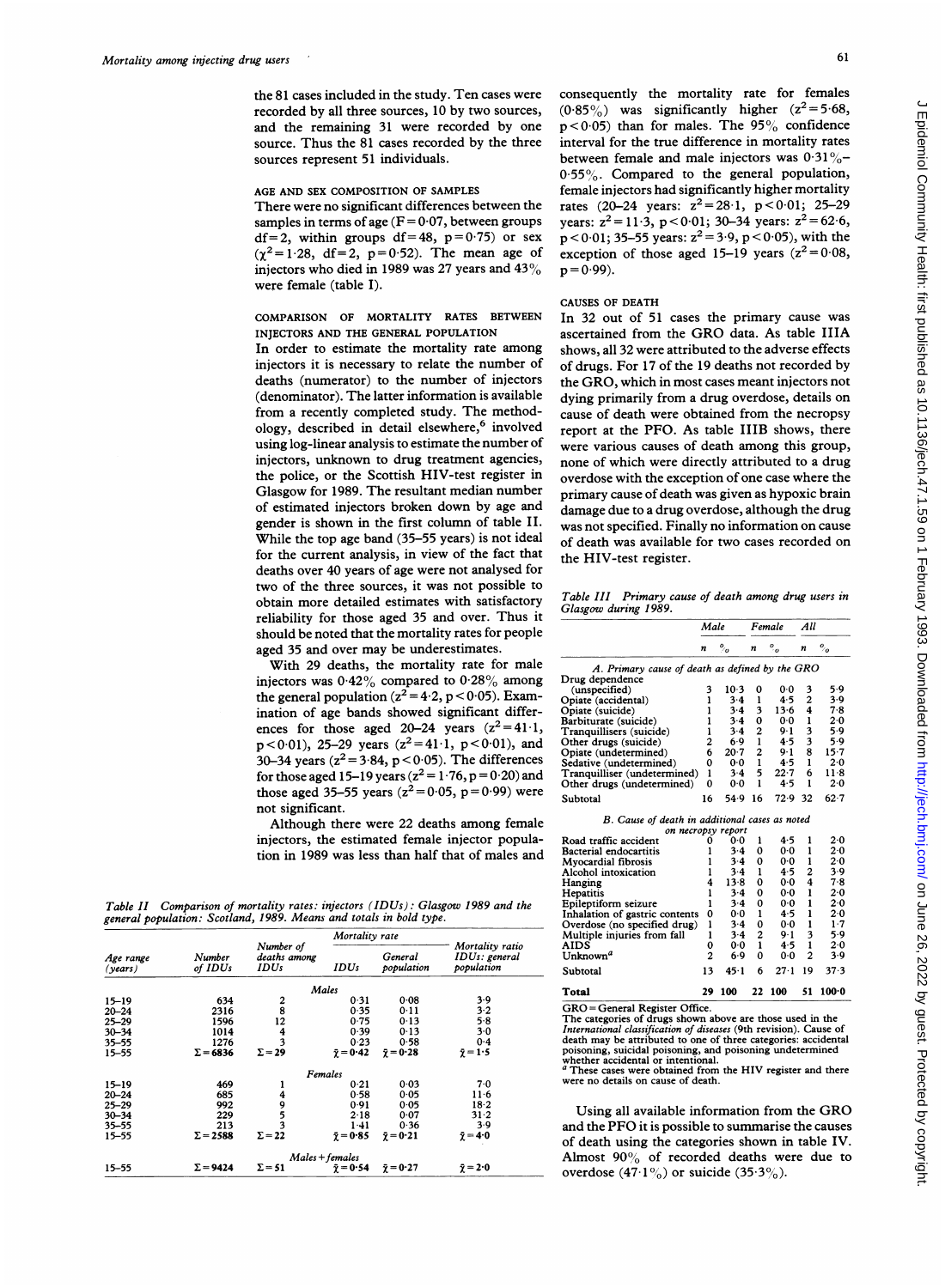Table IV Main categories of death among drug users in Glasgow during 1989.

|                      | Male                    |                               | Female |                         | All |         |
|----------------------|-------------------------|-------------------------------|--------|-------------------------|-----|---------|
|                      | n                       | $\mathfrak{o}_{\mathfrak{o}}$ | n      | $\mathfrak{o}_{\alpha}$ | n   | 0<br>70 |
| Overdose             | 13                      | 44.8                          | -11    | 50 0                    | -24 | 47.1    |
| Suicide              | 10                      | 34.5                          | 8      | 36.4                    | 18  | 35.3    |
| <b>AIDS</b>          | 0                       | 0                             |        | 4.5                     |     | 2.0     |
| Other medical causes | 4                       | $13-8$                        |        | 4.5                     | 5   | 9.8     |
| Accidental           | 0                       | 0                             |        | 4.5                     |     | 2.0     |
| Unknown              | $\overline{\mathbf{c}}$ | 6.9                           | Ω      | 0                       | 2   | 3.9     |
| Total                | 20                      | 100                           |        | 22 100                  | 51  | 100     |

HIV ANTIBODY STATUS

Information on HIV antibody status was obtained for all deaths reported from the HIV-test register. As the figure shows, of the 25 cases obtained from this source, 10 were also recorded by both the GRO and PFO, four by the GRO only, and three by the PFO only. Of the remaining 26 cases it was only possible to determine the status of a further two cases from the necropsy reports. Of the 27 cases of known HIV status, five  $(19\%)$  were HIV antibody positive and 22  $(81\%)$  were HIV antibody negative. Table V shows that three out of the five positive cases were recorded in the HIV-test register. Two cases were known positives and one was found to be positive only after post mortem testing. The remaining two cases were said to have AIDS in their necropsy reports and were therefore assumed to be HIV antibody positive. Table V also shows that four out of the five cases were female. Given the estimate of 9424 current injectors in Glasgow, with 133 HIV positive,<sup>7</sup> then the proportion of HIV positive injectors dying in 1989 was  $3.8\%$  (5/133), significantly higher  $(z^2 = 21.1, p < 0.01)$  than for HIV negative injectors  $(0.5\%; 46/9291)$ .

# Discussion

The 1989 mortality of  $0.54\%$  among injectors in Glasgow is considerably lower than that found in any of the previous studies cited in the introduction. However the numerator used to calculate this rate represents 51 deaths in Glasgow during 1989; by comparison, for the whole of the United Kingdom, there were 69 deaths among addicts notified to the Home Office between 1956 and 1966<sup>1</sup> and 65 deaths between 1967 and 1981.<sup>2</sup>

Examination of mortality rates per se may be misleading unless both numerator and denominator are kept firmly in mind. Although mortality may change for many reasons, for example type and purity of drugs injected, experience of users, etc, it is likely that the Home Office figures seriously overestimate the true annual mortality among injectors, primarily because of the highly selected nature of reported addicts and the underreporting of deaths among injectors because of the low numbers of registered addicts. The number of addicts notified from Greater Glasgow in 1989 was 142, which clearly does not reflect the scale of injecting in the city, given that well over 1000 individuals received treatment for drug abuse

Table V Causes of death and other information on HIV positive injectors.

| Cause of death                                    | Information on HIV           | Gender |  |
|---------------------------------------------------|------------------------------|--------|--|
| Opiate (accidental)                               | Known positive               |        |  |
| Opiate (accidental)                               | Positive following necropsy  | M      |  |
| Tranquillisers (undetermined) <sup><i>a</i></sup> | Not recorded in HIV register |        |  |
| <b>AIDS</b>                                       | Known positive               |        |  |
| Inhalation of gastric contents <sup>a</sup>       | Not recorded in HIV register |        |  |

<sup>a</sup> These cases were said to have AIDS in their necropsy reports, although AIDS was not mentioned on the death certificates

during the year in question.<sup>10</sup> Although the level of undernotification may not be so extreme in England, it must be recognised that mortality among notified addicts may not be indicative of mortality among the wider population of injectors.

Another major difference between the current and previous studies was the higher mortality among female injectors  $(0.85\%)$  compared to male injectors  $(0.42\%)$  in Glasgow. Previous studies, while reporting a preponderance of male deaths (eg, Bewley and co-workers' report 58 males and <sup>11</sup> females in the United Kingdom between 1956-66), have not examined gender differences in detail. In the present study comparison of injector to general population mortality rates shows that whereas male injectors were, on average, <sup>1</sup> 5 times more likely to die than their peers, females were, on average, four times more likely. There are no obvious reasons to explain this gender differential in terms of cause of death. The proportion of deaths caused by suicide, for example, was similar for males and females. While the high female injector/general population mortality ratio is partly a consequence of the lower death rates among females compared to males in the general population, these findings highlight the risk of death for female injectors and suggest that this group may require particular targeting by those involved in providing drug treatment services.

The third major finding in the current study concerns HIV antibody status. Of the 27 injectors whose HIV status was known, five  $(19\%)$  were HIV positive. Even if there were no further positive cases among the 24 whose status was unknown, the prevalence of HIV among this sample would still be far higher than the rate of  $1.4\%$  (95% confidence interval:  $0.6\%$ -2.9%) observed in a recent study of 499 Glasgow resident injectors recruited from 28 sites, in and out of drug treatment, around the city.7 While the gender breakdown of the 499 cases  $(71\%$  male,  $29\%$  female) mirrors the 1989 injector prevalence estimates shown in table II, all seven cases who were found to be HIV antibody positive were male. On this basis we would expect that the vast majority of deaths among HIV injectors for all causes would be among males. This was not the case, however, as females accounted for  $80\%$  (4/5) of the known positive cases among deaths in 1989. While the small number of cases precludes statistical analysis of gender differences it seems plausible to hypothesise that, for reasons as yet unknown, female injectors with HIV are more likely to die from all causes.

Of the four female cases, one died from AIDS, two from overdoses (one accidental, one undetermined) and one died from inhalation of gastric contents. Two of the necropsy reports on these cases (accidental overdose and inhalation of gastric contents) stated that the individuals had AIDS. While this information does not permit any inference as to whether the disease was a contributory factor in their death, the proportion of HIV positive injectors dying in 1989 was significantly higher than among HIV negative injectors.

The relatively low number of HIV positive cases in Glasgow associated with injecting drug